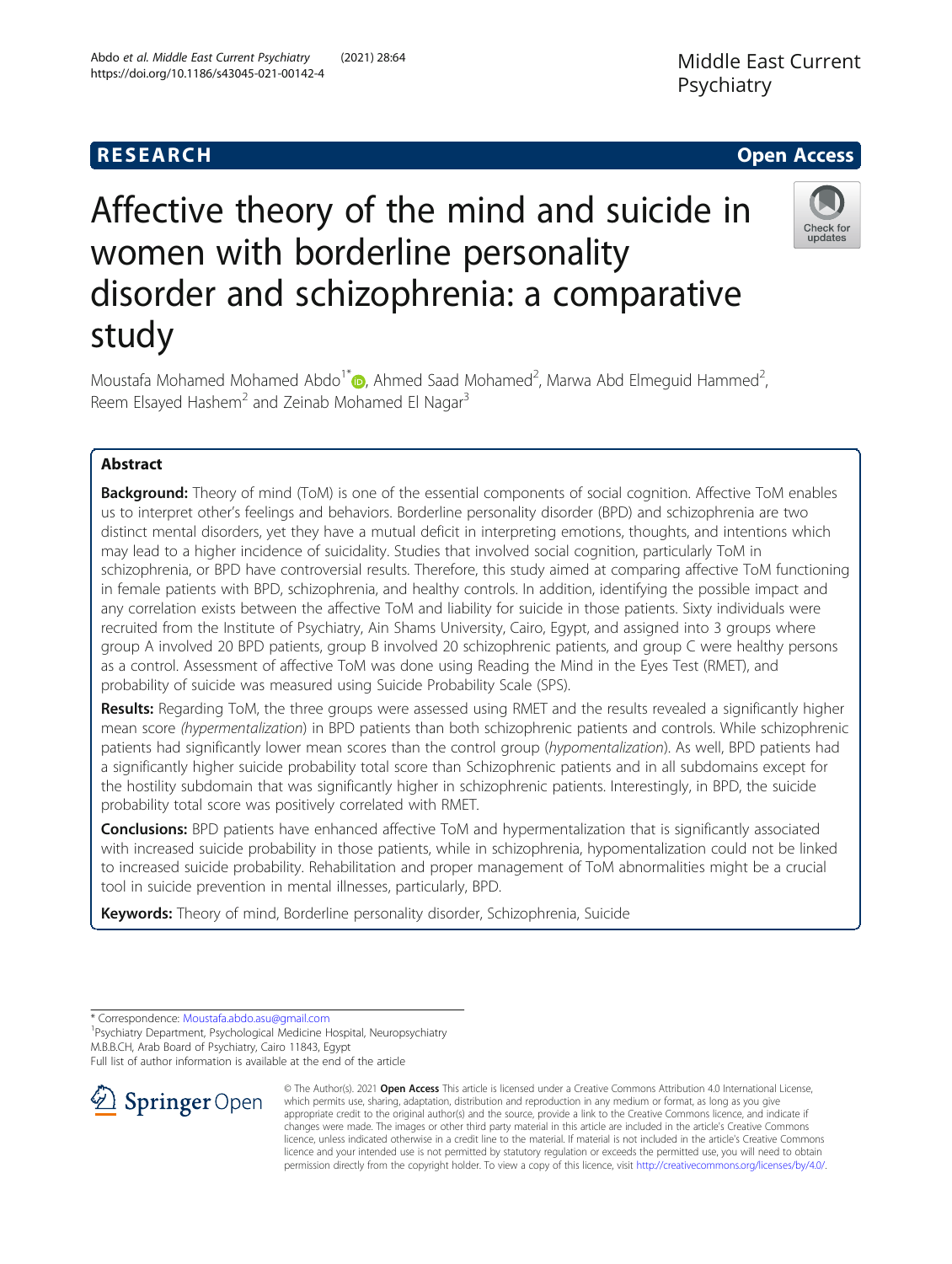#### Background

The term "social cognition" can be defined as social interactions that include the perception and interpretation of the intentions, dispositions, and behaviors of others with the generation of a response to these behaviors. Social cognition consists of subdomains, namely theory of mind, social perception, social knowledge, attributional bias, and emotion processing. Thus, social cognition is vital for successful and adaptive behavior in social life [[1\]](#page-7-0). For a long time, studies of social behavior and genetics were parallel spectrums of research that rarely interfaced. Surprisingly, recent studies identify a network of brain structures 'social brain' as an intermediate step between these two fields and genes are now considered as possible factors in daily social interaction [[2\]](#page-7-0).

The Theory of Mind (ToM) reflects the ability to infer mental states such as beliefs, desires, intentions, imagination, and emotions that cause actions [[3\]](#page-7-0). Poor performance in ToM tasks has been reported to be associated with social and behavioral deviations. Deficits in ToM exhibit a cornerstone in the etiology of many psychiatric symptoms and have been used to predict social competence [[4\]](#page-7-0). ToM deficits have been reported in many psychological and neurological disorders, such as the ToM deficit in schizophrenia and its effect on social be-havior [[1](#page-7-0)], and personality disorders such as borderline personality disorder [[5](#page-7-0)–[7](#page-7-0)]. An additional distinction can be made between components of ToM: one component is involved in understanding others' intentions and beliefs (cognitive, 'cold' ToM or cognitive empathy), whereas the other one processes other people's feelings and emotions (affective, 'hot' ToM or affective empathy) [[8\]](#page-7-0).

Schizophrenia is characterized by changes in language, thinking, mood, social activity, affection, and volition [\[9](#page-7-0)]. Schizophrenic patients usually exhibit impaired social cognition interpreted as difficulties in identifying emotions and feelings. Studies have pointed the characteristic symptoms in schizophrenia to social cognition rather than neurocognition [\[1](#page-7-0)].

Borderline personality disorder (BPD) is characterized by interpersonal and affective instability, impulsivity, and identity problems [[10\]](#page-7-0). The impairment in interpersonal appraisals comprises the core in severe interpersonal instability seen in BPD, e.g., expectations of abandonment and extremely positive and negative views of others which may initiate suicidality and self-injurious behaviors [\[11](#page-8-0)]. Nevertheless, the change in ToM has been linked to the disturbance that occurs in individuals diagnosed with BPD when compared to healthy individuals [[12\]](#page-8-0). A controversy regarding social cognition effect and level has been detected. Some studies have found a decrease or no change in ToM in BPD patients [\[6](#page-7-0), [13,](#page-8-0) [14](#page-8-0)], while other studies have found increased performance compared to healthy controls on ToM [\[4](#page-7-0), [6\]](#page-7-0). The significant role and involvement of ToM in BPD and schizophrenia urge further investigation of that crucial tool.

In the current study, we hypothesized that patients with borderline personality disorder and patients with schizophrenia have the theory of mind abnormalities compared to healthy controls. This could be the key to interpersonal appraisal deficits which underly social interaction difficulties. Therefore, we expect that theory of mind abnormalities may be linked to suicidal probability in those patients.

The rationale of our study is that understanding the type of social cognition dysfunction in BPD and schizophrenia patients and the possible association between ToM deficits and suicide would help in early prediction of who is at risk for suicide, benefit from including new interventions targeted at improving social cognition and functioning which could decrease suicidal risk and improve prognosis and overall quality of life of those patients.

#### Methods

#### Study design and participants

A cross-sectional, comparative study was approved by the ethics committee of the Institute of Psychiatry, Ain Shams University. A convenient sample of patients diagnosed with BPD and schizophrenia was selected from the outpatient clinics of Ain Shams University, Psychiatry Department, Cairo, Egypt, which was held during the period between October 2018 and January 2021. The Institute of Psychiatry is located in Eastern Cairo and serves a catchments area of about the third of Greater Cairo. It serves both urban and rural areas.

The study included a statistically significant number of 60 individuals, and they were divided into three groups, each included 20 patients. Group (A): patients that were diagnosed with BPD, group (B): patients that were diagnosed with schizophrenia, and group (C): healthy controls.

#### Inclusion criteria

Patients included in the group (A) were (1) diagnosed using the Structured Clinical Interview for DSM-IV Axis II Disorders (SCID-II), for assessment and diagnosis of personality disorders; (2) age: 18–45 years; and (3) sex: females. All group (A) patients were not medicated. Patients included in the group (B) were (1) diagnosed using the (SCID-I); (2) patients in full remission (a period after a previous episode during which no disorder-specific symptoms are present), all were on the secondgeneration antipsychotics; (3) age: 18–45 years; and (4) sex: females. The inclusion criteria for group (C) were (1) healthy subjects that did not have a mental illness or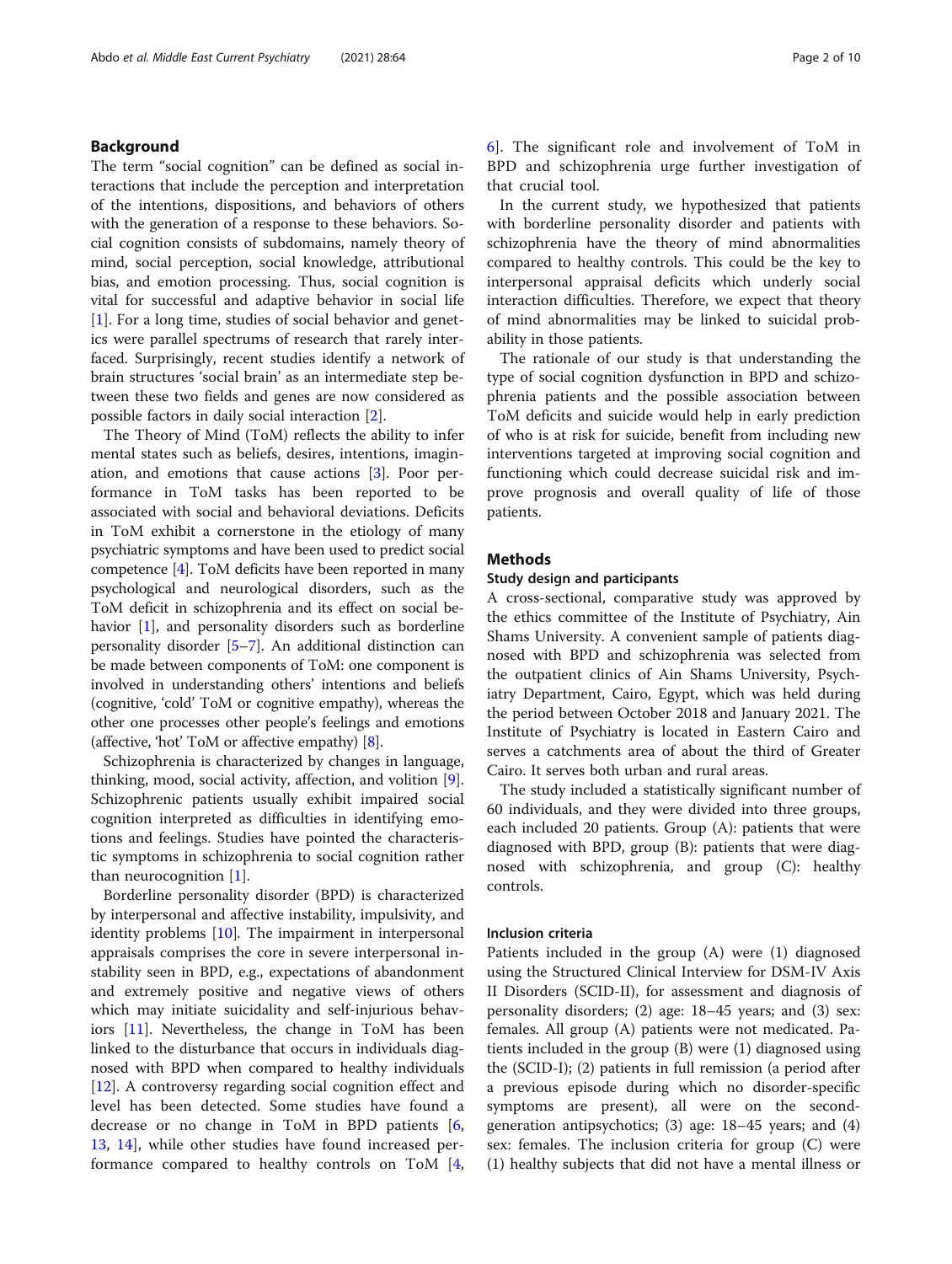personality disorders, based on the SCID-I and II, and (2) matching the patient's groups in age and sex.

Gender was limited to females only as to our knowledge females are more likely to attempt suicide than males are; however, males are more likely to succeed to complete suicide.

#### Exclusion criteria

Individuals were excluded from the three studied groups if (1) they were presented with any other psychiatric comorbidity (any patient with additional current or past DSM-IV diagnosis on Axis I/II were not recruited); (2) they were presented with mental retardation or developmental disability; (3) they were presented with a neurological disorder or uncontrolled medical condition as indicated by the clinical history, physical examination, laboratory, or radiological findings; (4) they cannot read or write; and (4) they refused to sign the informed consent before enrolment in the study.

#### Study tools

All subjects were assessed by using the following tools.

A detailed history data sheet (Ain Shams Psychiatry Clinical Interview) was used to record demographic information, clinical history of the participants, and concurrent medical conditions.

### The Structured Clinical Interview for DSM-IV Axis I Disorders (SCID-I) [[15](#page-8-0)]

SCID-I is a structured diagnostic interview designed for use by mental health professionals. It assesses 33 of the more commonly occurring psychiatric disorders described in the fourth edition of the DSM-IV of the APA. Furtherly, the Arabic version of SCID I was also previously validated and used in our study accordingly [\[16](#page-8-0)].

#### The Structured Clinical Interview for DSM-IV Axis II Disorders (SCID-II) [[17](#page-8-0)]

SCID-II is a valid and reliable is a tool that has been conducted as a clinical interview to mainly assess the dimensions and categories of the DSM-IV personality disorders. The Arabic version of SCID II was previously validated and used accordingly in our study [\[18](#page-8-0)].

#### The Reading the Mind in the Eyes Test (RMET) (mental state decoding) (eyes task) [[19](#page-8-0)]

This test was genuinely reported for properly assessing affective ToM. A total of 36 pictures were presented for both genders, exhibiting the eye region of the faces. It should be noted that four emotion-descriptive words usually surround each one of the 36 pictures, and subjects were then asked to describe and interpret these pictures. The Arabic version of RMET was previously validated and used accordingly in the present study [\[20](#page-8-0)].

#### The Suicide Probability Scale (SPS) [\[21\]](#page-8-0)

This test has been adequately validated by previous investigations for assessment of the risk of suicide among adolescents and adult populations that exceed 14 years of age. The test is composed of a total of 36 items that assess suicide ideation, negative personal evaluation, hopelessness, and hostility, as reported by the tested individuals to obtain a proper diagnosis in the most comprehensive and fair method. Each item of the test is graded by a 4-point scale ranging between 1 and 4, referring to "little or none" to "all or most" of the time. Three summary scores were furtherly reported, including the SPS, a total weighted score, and a normalized T score. The Arabic version was validated and used accordingly in the present study [\[22](#page-8-0)].

#### Statistical analysis

For adequate assessment and evaluation of our outcomes, chi-square test, means (standard deviations), independent  $t$  test, analysis of variance (ANOVA), and Tukey's test for analyzing the included data were involved, for which the Statistical Package for Social Science (SPSS) V20 was used. A  $P$  value <0.05 is considered significant.

#### Results

#### Socio-demographic and clinical data

The means of the age of both groups of BPD and schizophrenia patients were  $27.100 \pm 4.909$  years and  $30.150 \pm 1.50$ 5.696 years, respectively, and that of controls was 30.250 ± 5.428 years, all included participants were females. The studied groups were matched based on age, marital status, educational level, and medical comorbidities with no significant differences among the 3 groups.

However, the schizophrenia group had more unemployed patients and more family history of psychiatric illness compared to both BPD and controls, while BPD had more history of separated parents, as shown in Table [1.](#page-3-0)

#### Comparative results between the three groups

RMET among the three groups disclosed that BPD patients had significantly higher mean scores than both schizophrenic patients and healthy controls, with a P value <0.001. While schizophrenic patients had a significantly lower mean score than the control group with a P value <0.001, as shown in Table [2](#page-3-0) and Fig. [1](#page-4-0). Meanwhile, on the suicide scale, the SPS revealed that both BPD and schizophrenic patients had a significantly higher suicide probability compared to healthy controls in both total score and its subdomains. Nonetheless, BPD patients showed a significantly higher suicide probability than schizophrenic patients except hostility that was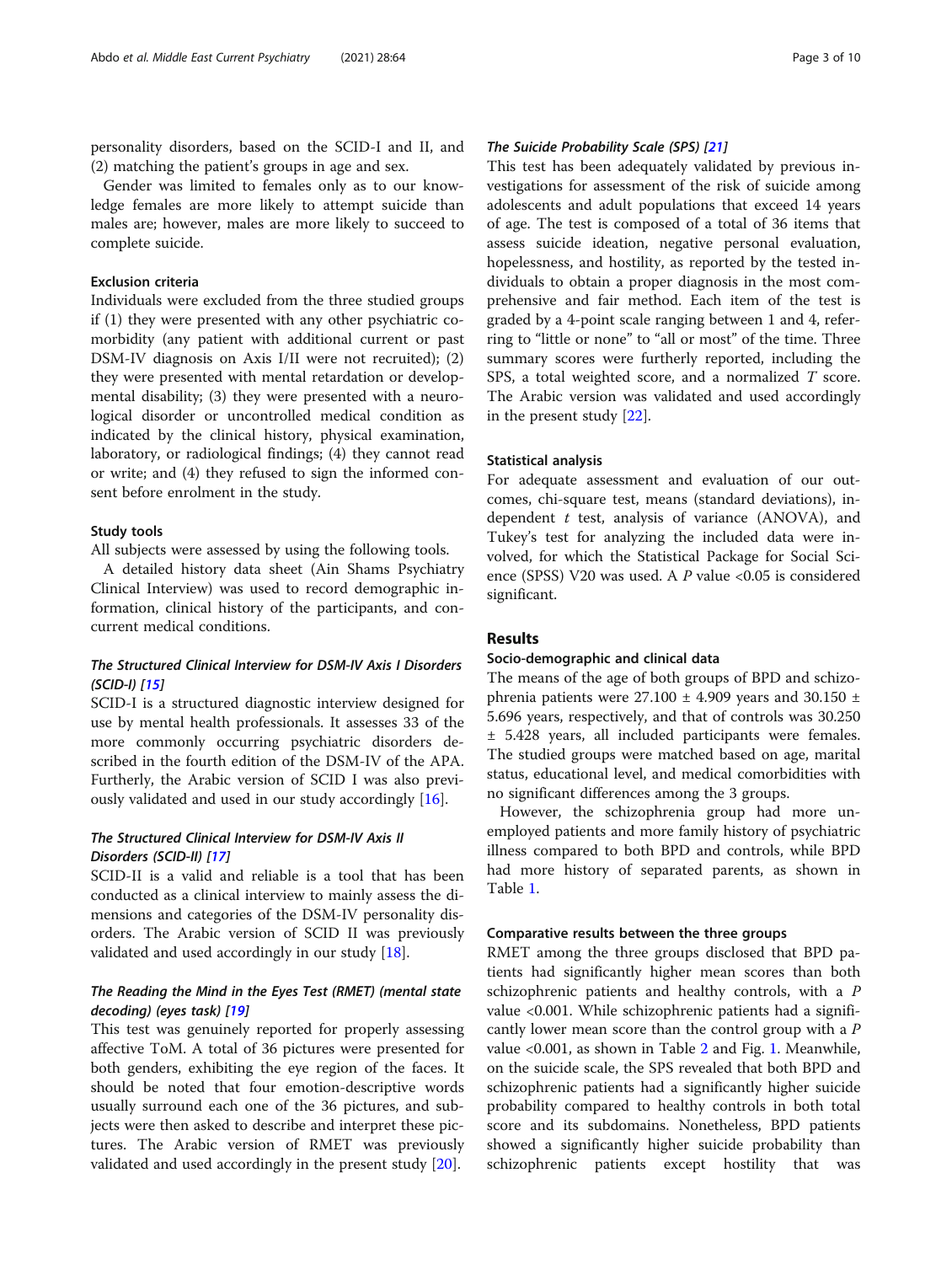| <b>Variables</b>                  |                   | <b>BPD</b>     |       | Schizophrenia  |       | Control                  |            | P        |
|-----------------------------------|-------------------|----------------|-------|----------------|-------|--------------------------|------------|----------|
|                                   |                   | $\pmb N$       | $\%$  | $\pmb N$       | $\%$  | $\boldsymbol{N}$         | $\%$       | value    |
| Age                               | Range             | 20             | 38    | 21             | 46    | 21                       | 45         | 0.116    |
|                                   | Mean $\pm$ SD     | 27.1           | 4.909 | 30.15          | 5.696 | 30.25                    | 5.428      |          |
| Marital status                    | Single            | 16             | 80    | 12             | 60    | 12                       | 60         | 0.352    |
|                                   | <b>Married</b>    | $\overline{2}$ | 10    | $\overline{7}$ | 35    | 7                        | 35         |          |
|                                   | <b>Divorced</b>   | $\overline{2}$ | 10    | 1              | 5     | $\mathbf{1}$             | 5          |          |
| Educational level                 | <b>Technical</b>  | 5              | 25    | 6              | 30    | $\overline{4}$           | 20         | 0.925    |
|                                   | <b>University</b> | 11             | 55    | 11             | 55    | 11                       | 55         |          |
|                                   | Postgraduate      | $\overline{4}$ | 20    | 3              | 15    | 5                        | 25         |          |
| Work                              | Unemployed        | $\overline{7}$ | 35    | 16             | 80    | 6                        | 30         | $0.002*$ |
|                                   | Employed          | 13             | 65    | $\overline{4}$ | 20    | 14                       | 70         |          |
| Parental separation               | Non separated     | 12             | 60    | 14             | 70    | 19                       | 95         | $0.031*$ |
|                                   | Separated         | 8              | 40    | 6              | 30    | $\mathbf{1}$             | 5          |          |
| Medical comorbidities             | <b>Positive</b>   | 8              | 40    | 6              | 30    | $\mathbf{1}$             | 5          | 0.153    |
|                                   | <b>Negative</b>   | 18             | 90    | 15             | 75    | 19                       | 95         |          |
| FH of psychiatric illness         | <b>Negative</b>   | 11             | 55    | $\overline{7}$ | 35    | 17                       | 85         | $0.005*$ |
|                                   | <b>Positive</b>   | 9              | 45    | 13             | 65    | 3                        | 15         |          |
| DOI                               | Range             | $\mathbf{1}$   | 20    | $\mathbf{1}$   | 20    | $\overline{\phantom{0}}$ | $0.281***$ |          |
|                                   | Mean $\pm$ SD     | 6.1            | 5.077 | 7.85           | 5.05  | $\overline{a}$           |            |          |
| Number of the previous admissions | Range             |                | 7     | 1              | 7     |                          | $0.799***$ |          |
|                                   | Mean ±SD          | 2.857          | 2.854 | 2.6            | 2.062 | $\overline{a}$           |            |          |
| Medical comorbidities             | <b>Positive</b>   | 8              | 40    | 6              | 30    | $\mathbf{1}$             | 5          | 0.153    |
|                                   | <b>Negative</b>   | 18             | 90    | 15             | 75    | 19                       | 95         |          |
| FH of psychiatric illness         | <b>Negative</b>   | 11             | 55    | $\overline{7}$ | 35    | 17                       | 85         | $0.005*$ |
|                                   | <b>Positive</b>   | 9              | 45    | 13             | 65    | 3                        | 15         |          |

#### <span id="page-3-0"></span>Table 1 Sociodemographic and clinical data of the studied groups.

P value > 0.05: Significant, SD standard deviation. Chi-square test was used for comparison; \*statistically significant, \*\*comparison was done by ANOVA, \*\*\*comparison was done by t test, BPD borderline personality disorder, DOI duration of illness, FH family history

significantly higher in schizophrenic patients, as shown in Table [3](#page-4-0) and Fig. [2.](#page-5-0)

# REMT and suicide in patients with BPD

All suicide subdomains and suicide probability total scores had a significant positive correlation with RMET, except negative self-evaluation. Hopelessness, hostility, and suicidal ideation were moderately correlated with a P value of 0.008, 0.001, and 0.003, respectively, and suicide probability was strongly correlated with a  $P$  value  $\lt$ 0.001. Consequently, indicating that boosted score of ToM in BPD is associated with significantly higher suicide probability, as shown in Table [4.](#page-5-0)

#### REMT and suicide in patients with schizophrenia

Suicidality in schizophrenia was negatively correlated with RMET score. Although the insignificant correlation was seen in all SPS subdomains and total score with RMET, hopelessness was found inversely proportional with significant correlation ( $P$  value 0.017), as shown in Table [5.](#page-5-0)

Table 2 Comparison of RMET mean score between the studied groups

| <b>RMET</b>   | Groups     |                          |       |               |        |       |         | <b>ANOVA</b> |       | Tukey's test |            |                |            |            |
|---------------|------------|--------------------------|-------|---------------|--------|-------|---------|--------------|-------|--------------|------------|----------------|------------|------------|
|               | <b>BPD</b> |                          |       | Schizophrenia |        |       | Control |              |       |              | P value    | <b>B&amp;S</b> | B&C        | S&C        |
| Range         | 25         | $\overline{\phantom{a}}$ | - 33  | 10            | $\sim$ | 21    | 19      | $\sim$       | - 26  | 151.477      | $< 0.001*$ | $< 0.001*$     | $< 0.001*$ | $< 0.001*$ |
| Mean $\pm$ SD | 28.750     | $^{+}$                   | 2.124 | 15.100        | $+$    | 3.024 | 22,200  |              | 2.191 |              |            |                |            |            |

P value > 0.05: significant, \*statistically significant, SD standard deviation, RMET Reading the Mind in the Eye Test, B borderline, C controls, and S schizophrenia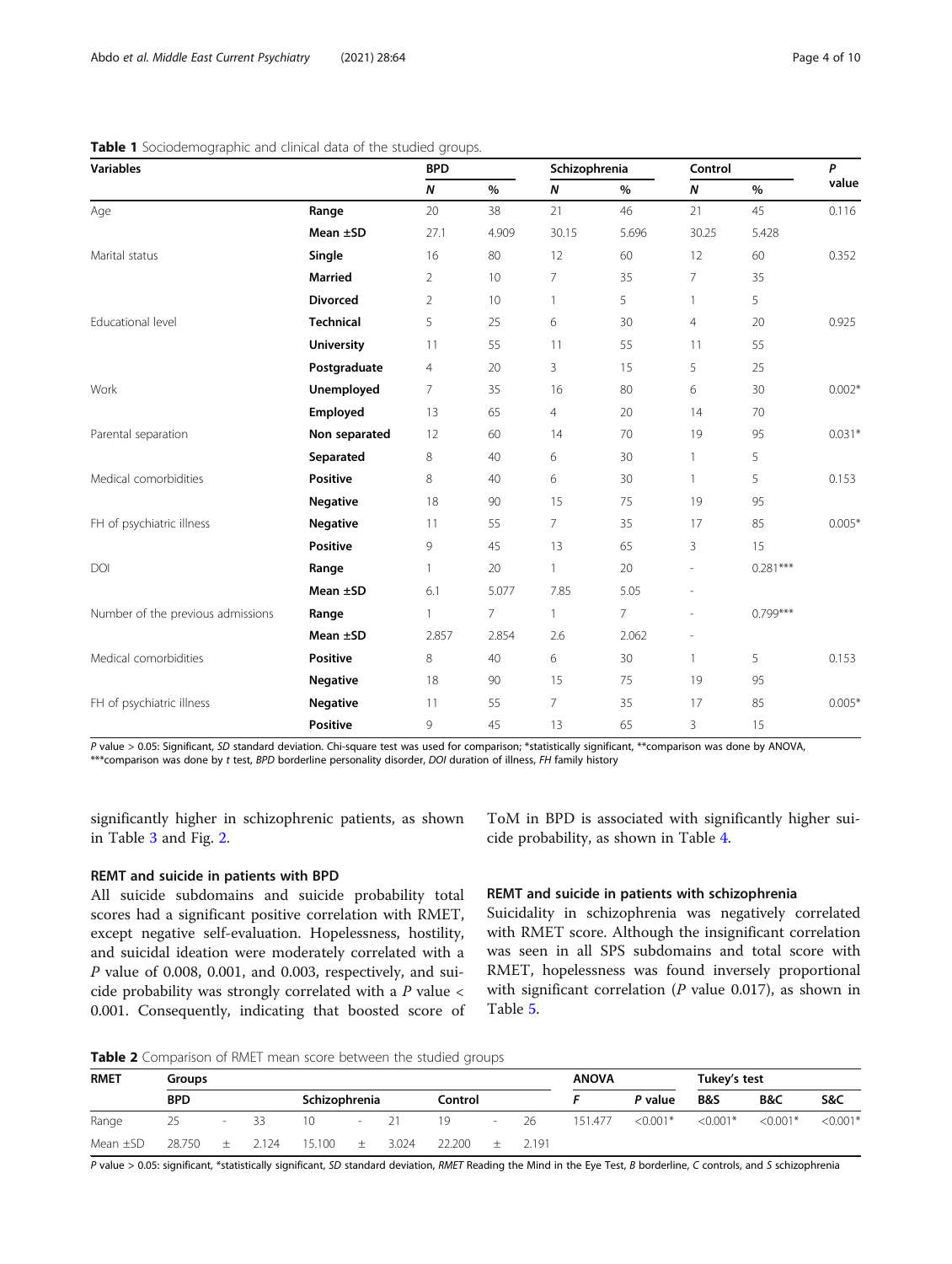<span id="page-4-0"></span>

#### Discussion

Social functioning impairment can be a clue to understand interpersonal problems associated with two of the most common mental illnesses namely, schizophrenia and BPD [[23](#page-8-0)]. The interpersonal changes associated particularly with BPD involve affective, cognitive, behavioral, and disturbed relatedness symptoms, whereas negative symptoms of asociality, avolition, social withdrawal, and poor social skills are the characteristics of schizophrenia [[4\]](#page-7-0). Interestingly, there is a strong evidence that ToM is considered a core concept in social functioning which can be used as a diagnostic criterion in these mental illnesses.

To our knowledge, there are inconsistent results regarding theory of mind (mentalization) processes, and what type of mentalization errors, occurs in patients with schizophrenia or BPD. Also, there is a lack of studies that linked ToM to suicidality in both BPD and schizophrenia.

This study aimed to assess affective ToM in BPD patients compared to schizophrenia patients and healthy controls and to identify the impact of ToM functioning and its clinical correlates to suicidal probability in the three groups.

Affective ToM was assessed by RMET as the most common measure for understanding how people process other's feelings and emotions [[24,](#page-8-0) [25\]](#page-8-0), and it was obvious that BPD had superiority in RMET score than control or schizophrenic patients  $(P<.001)$ , which means that BPD patients have enhanced affective theory of mind (hypermentalization). This has an agreement with findings of two similar studies [\[26,](#page-8-0) [27](#page-8-0)]. Another study has agreed with ours where BPD patients with and without the major depressive disorder (MDD) were found

| Table 3 Comparison of suicide probability among the studied groups |  |  |  |
|--------------------------------------------------------------------|--|--|--|
|--------------------------------------------------------------------|--|--|--|

| <b>Variables</b>          |               | Groups     |       |               |       | <b>ANOVA</b> | Tukey's test |            |                |            |            |
|---------------------------|---------------|------------|-------|---------------|-------|--------------|--------------|------------|----------------|------------|------------|
|                           |               | <b>BPD</b> |       | Schizophrenia |       | Control      |              | P value    | <b>B&amp;S</b> | B&C        | S&C        |
| Hopelessness              | Range         | 12         | 25    | 14            | 18    | 11           | 16           | $< 0.001*$ | $< 0.001*$     | $< 0.001*$ | $0.003*$   |
|                           | Mean $\pm$ SD | 19.95      | 3.395 | 15.75         | 1.209 | 13.35        | 1.348        |            |                |            |            |
| Suicidal ideation         | Range         | 16         | 28    | 10            | 28    | 11           | 15           | $< 0.001*$ | $< 0.001*$     | $< 0.001*$ | $0.048*$   |
|                           | Mean $\pm$ SD | 23.05      | 3.187 | 15.25         | 5.486 | 12.4         | 1.142        |            |                |            |            |
| Negative self-evaluation  | Range         |            | 23    | 10            | 24    | 7            | 17           | $< 0.001*$ | $0.047*$       | $< 0.001*$ | $0.011*$   |
|                           | Mean $\pm$ SD | 17.15      | 3.014 | 14.55         | 3.927 | 11.35        | 3.117        |            |                |            |            |
| Hostility                 | Range         | 9          | 24    | 12            | 25    | 8            | 13           | $< 0.001*$ | $0.014*$       | $< 0.001*$ | $< 0.001*$ |
|                           | Mean $\pm$ SD | 15.25      | 4.756 | 18.85         | 4.66  | 9.8          | 1.361        |            |                |            |            |
| Suicide probability score | Range         | 33         | 48    | 31            | 44    | 32           | 39           | $< 0.001*$ | $< 0.001*$     | $< 0.001*$ | $0.031*$   |
|                           | Mean $\pm$ SD | 43.4       | 4.109 | 37.25         | 3.567 | 34.4         | 2.521        |            |                |            |            |

P value > 0.05: significant, \*statistically significant, SD standard deviation, ANOVA analysis of variance, BPD borderline personality disorder, B borderline, C controls, and S schizophrenia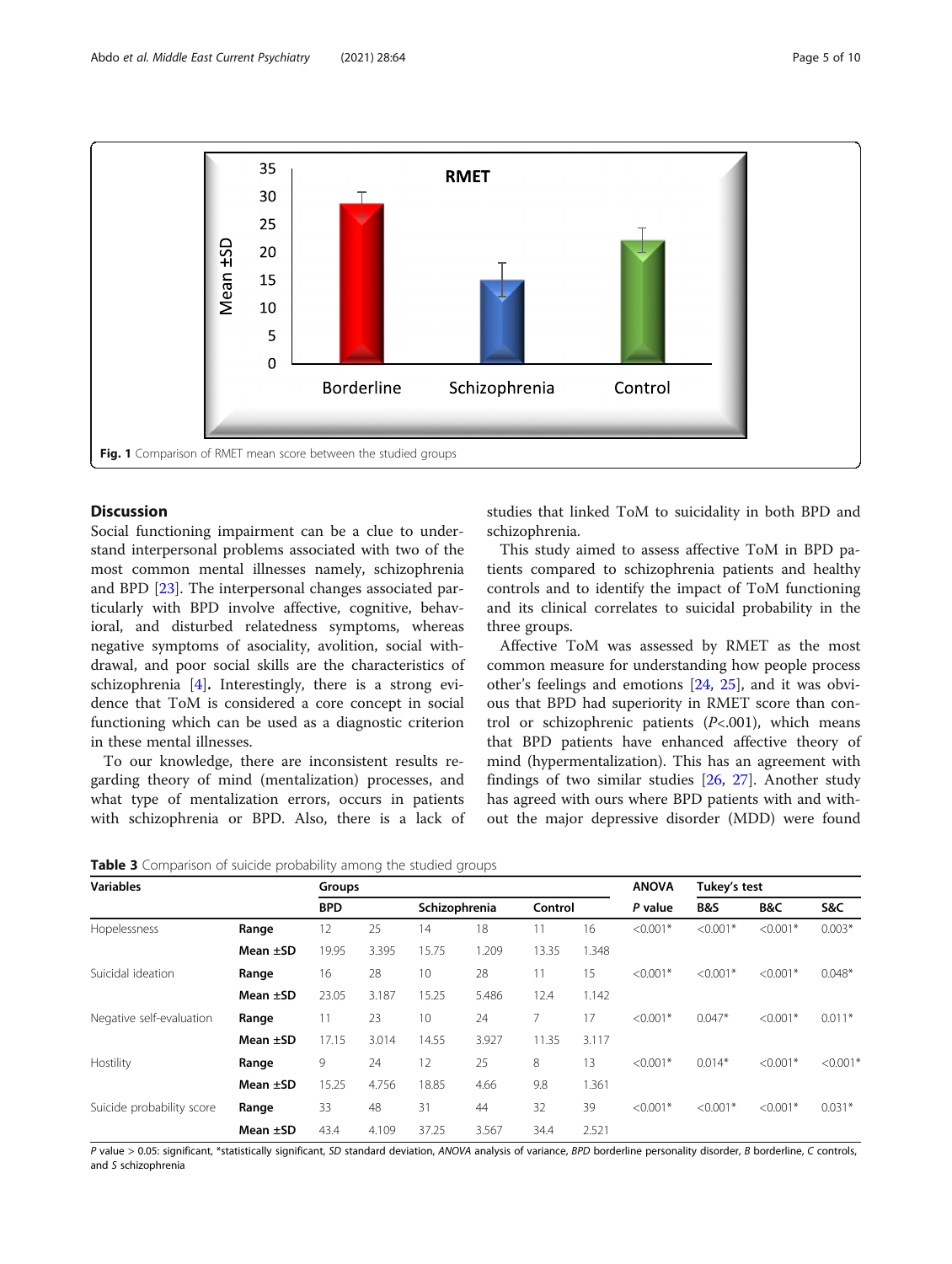<span id="page-5-0"></span>

scoring higher in affective ToM using RMET, particularly those without MDD [\[28](#page-8-0)]. This also supports earlier study findings that individuals with BPD are more accurate than healthy controls at detecting certain emotional states in facial emotion recognition tasks [[29,](#page-8-0) [30\]](#page-8-0).

Also, Normann-Eide and colleagues have agreed with our study results in that BPD patients were found to have a tendency to hypermentalize where ToM was investigated by the Movie for the Assessment of Social Cognition. Also, the study concluded that there was an association between hypermentalization and interpersonal problems in BPD patients and that they tend to misinterpret social information [\[31](#page-8-0)].

In line with our results, a study by Ortega-Díaz and colleagues has revealed that BPD patients have ToM deficits in the form of overmentalization when investigated by MASC and social functioning scale. Also, their firstdegree relatives showed significant differences in social functioning with regard to family relationships and interpersonal behavior compared to controls [[14](#page-8-0)]. Consequently, according to all the mentioned studies BPD patients have increased sensitivity to the mental states

Table 4 Correlation between RMET and suicide probability in BPD group

| <b>Correlations</b>       |             |            |  |  |  |  |  |
|---------------------------|-------------|------------|--|--|--|--|--|
| <b>BPD</b> group          | <b>RMET</b> |            |  |  |  |  |  |
|                           | R           | P value    |  |  |  |  |  |
| Hopelessness              | 0.575       | $0.008*$   |  |  |  |  |  |
| Suicidal ideation         | 0.632       | $0.003*$   |  |  |  |  |  |
| Negative self-evaluation  | 0.236       | 0.316      |  |  |  |  |  |
| Hostility                 | 0.705       | $0.001*$   |  |  |  |  |  |
| Suicide Probability Score | 0.826       | $< 0.001*$ |  |  |  |  |  |

P value  $> 0.05$ : significant, \*statistically significant, BPD borderline personality disorder, RMET Reading the Mind in the Eye Test

and social signals of others which may be an explanation for the social function difficulties.

Nevertheless, our results contradict other studies like a study by Levine et al. (1997) which found that individuals with BPD were less accurate at facial recognition tasks than healthy controls [\[32](#page-8-0)], a finding also supported in a later study by Bland and colleagues [\[13\]](#page-8-0). In addition, a study by Górska and Marszał revealed no difference in BPD patients and the control group in ToM level and the study relates such controversy of their results to a small sample size as well as the large intragroup differences particularly in education and age [\[8](#page-7-0)]. Similarly, the findings of an earlier study conducted by Preißler et al. did not report differences in mentalizing between BPD and healthy subjects [[33\]](#page-8-0). However, in this study, some patients were medicated with psychotropic medications, which may have influenced the results.

Came in the same line, another study by Petersen and colleagues that have revealed the equal capability of both BPD and control groups in undertaking simple mentalization tasks, yet deficits in mentalization were detected in more complex tasks. The study

| <b>Table 5</b> Correlation between RMET and suicide probability in |  |  |  |
|--------------------------------------------------------------------|--|--|--|
| the schizophrenia group                                            |  |  |  |

| <b>Correlations</b>       |             |          |  |  |  |  |  |
|---------------------------|-------------|----------|--|--|--|--|--|
| Schizophrenia group       | <b>RMET</b> |          |  |  |  |  |  |
|                           | R           | P value  |  |  |  |  |  |
| Hopelessness              | $-0.526$    | $0.017*$ |  |  |  |  |  |
| Suicidal Ideation         | $-0.224$    | 0.343    |  |  |  |  |  |
| Negative Self Evaluation  | $-0.014$    | 0.954    |  |  |  |  |  |
| Hostility                 | $-0.133$    | 0.575    |  |  |  |  |  |
| Suicide Probability Score | $-0.159$    | 0.504    |  |  |  |  |  |

P value > 0.05: significant, \*statistically significant, RMET Reading the Mind in the Eye Test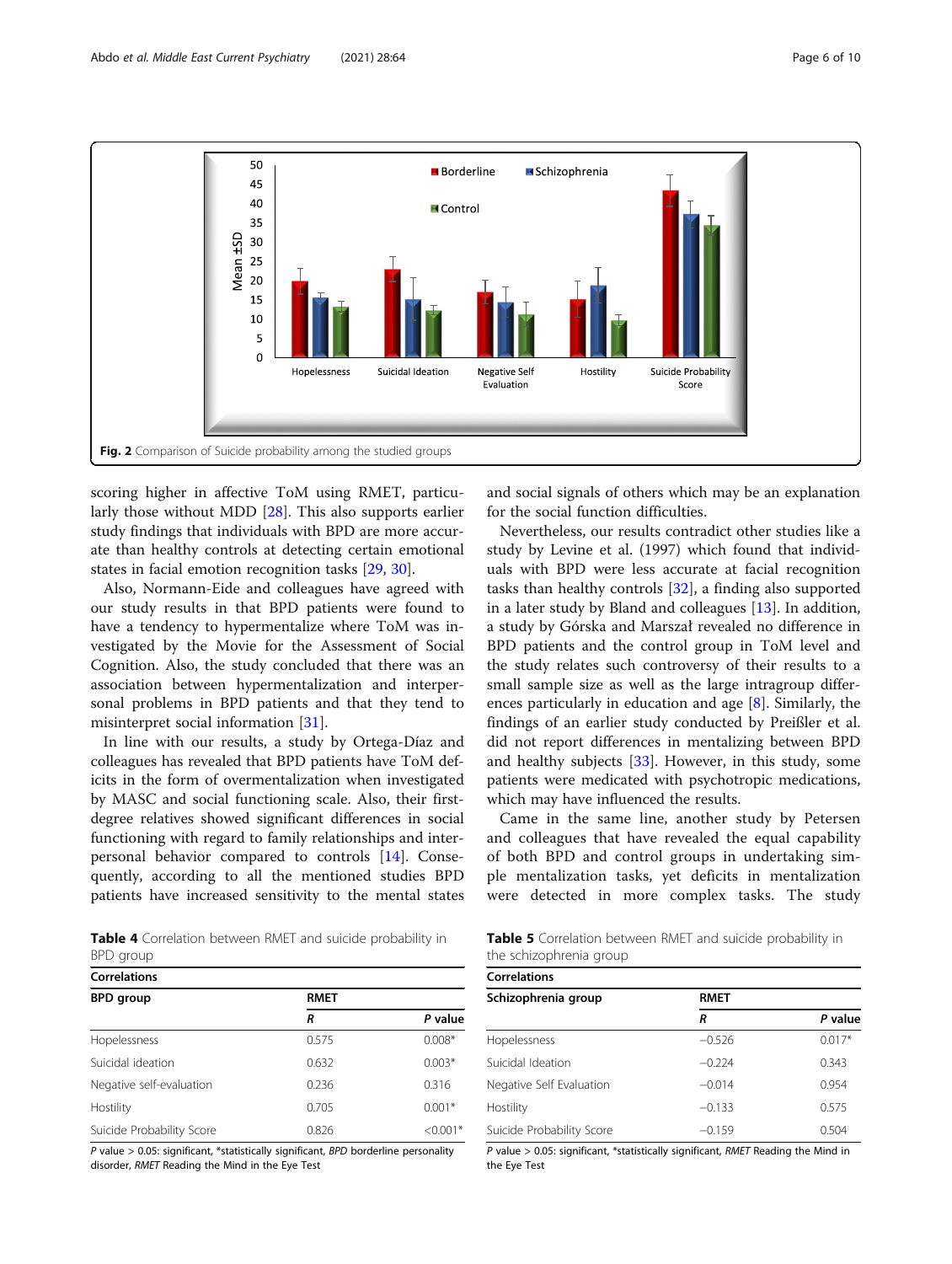showed significantly more mentalization errors on affective and cognitive understanding of faux pas and a Joke Appreciation task [[34\]](#page-8-0).

In schizophrenia, our study results have revealed a lower RMET score compared to both BPD patients and healthy controls indicating a deficit in ToM (hypomentalization) ( $P<0.001$ ). This goes with the results of García-Fernández and colleagues which compared the performance of 90 patients with schizophrenia in both first episode and chronic stage versus healthy controls using two ToM tasks (Hinting Task and RMET) and schizophrenia patients showed significantly poor performance than controls with more worsening in chronicity [\[35](#page-8-0)]. Another agreement came from a meta-analysis was conducted to answer a question regarding the possible impairment in ToM in schizophrenia and revealed a significant mentalization impairment in schizophrenia. Interestingly, patients in remission were also impaired which supports that mentalizing deficit is a core feature in schizophrenia, which agrees with the findings of our study [[36\]](#page-8-0).

Furthermore, by using another scale to assess ToM functioning as in a study done by Abdel-Hamid and her colleagues (2009) who used a computerized theory of mind (ToM) test consisting of a picture sequencing task and a questionnaire, ToM deficits existed in schizophrenia patients more frequently than controls [[37\]](#page-8-0). Going through all of this research, we emphasize the fact that impairment in ToM is a stable trait feature in patients with schizophrenia.

In contrast, older studies that used another tool for ToM assessment compared patients with different symptom profiles or remitted to controls. Generally, it was concluded that deficits are only related to the severity of symptoms [[38](#page-8-0)–[40](#page-8-0)].

Suicide is a major psychiatric emergency, as the second leading cause of death in youth among adolescents and young adults [\[41\]](#page-8-0).

In our study, BPD patients had superiority in suicide probability score than both patients with schizophrenia and healthy controls. Moreover, findings from the current study reveal that hypermentalization (enhanced affective ToM) detected in BPD patients shares a significant relation with suicidal probability. However, hypomentalization (less ToM) detected in schizophrenia had a nonsignificant relation with suicidal probability. This is in agreement with the findings of a study by Hatkevich and colleagues which revealed a significant relation between hypermentalization and suicide in adolescence [[25](#page-8-0)].

In addition, several studies have suggested that individuals who engage in self-harm behaviors have significant hypermentalization errors that lead to difficulties with managing specific mental states and emotional dysregulation [[42](#page-8-0), [43](#page-8-0)]. Similarly, other findings proposed that these

behaviors are coping strategies to alleviate negative effect resulting from hypermentalizing state [\[44\]](#page-8-0).

To explain, Allen et al. (2008) named patients who have enhanced mental sensitivity to social signals by pseudo-mentalizing style, as they are overconcerned with the interpretation of information from others' mental states or emotions [\[45\]](#page-8-0), which may be under affection by their own memories and personal beliefs [[46\]](#page-8-0). Therefore, hypermentalizing is maladaptive for interpersonal functioning, as it may lead individuals to assume malevolent intentions of others and inappropriately respond (e.g., poor peer relations, misunderstanding of social interactions, severe rejection sensitivity, and loss of social support), all of which could underlie and exacerbate the emotion dysregulation [\[47](#page-8-0)–[49\]](#page-8-0).

So, Hatkevich et al.'s study has pointed out the importance of (1) early detection of patients with pseudohypermentalization tendency and (2) providing secondary prevention programs to adjust mentalizing style [\[25\]](#page-8-0).

In contrast, Laghi et al.'s (2016) found mentalization skill deficits in patients with self-harm behaviors, compared to the controls. The differences between the studies' results could have been attributed to different tools used. Laghi et al. used the Theory of Mind Assessment Scale (TH.o.m.a.s), a semi-structured interview that assesses the subject's understanding of other's mental states in different situations [\[50\]](#page-8-0).

Impairments in overall ToM especially the affective part are associated with suicidal probability. Therefore, psychotherapy programs which target mentalization skills hold promise for suicide risk identification, treatment, and prevention work.

Thus, current findings support results of previous treatment-based research, suggesting that interventions targeting social-cognitive processes and defects in mentalization as mentalization-based therapy (MBT) may be helpful in improving ToM impairments and associated suicide in BPD. For example, 3 previous RCT assessed the effects of MBT in BPD compared to standard clinical management. It was found that MBT was superior in terms of its effects on suicide attempts and self-harm. The experienced reduction in suicidality was sustained at the 5-year follow-up  $[51–53]$  $[51–53]$  $[51–53]$  $[51–53]$  $[51–53]$ .

In schizophrenia, a significant high suicide probability existed compared to control ( $P$ < < 0.001). However, unfortunately, the correlation between RMET and suicidality assessed by SPS could not be proven with a significant difference in this study except for the hopelessness subdomain ( $R = -0.526$ ,  $P = 0.017$ ), though insignificant weak inverse relation existed between all suicide probability score domains and RMET. This is inconsistent with findings of the study by Canal-Rivero and colleagues conducted in 2019 to investigate the factors associated with multiple suicidal attempts in patients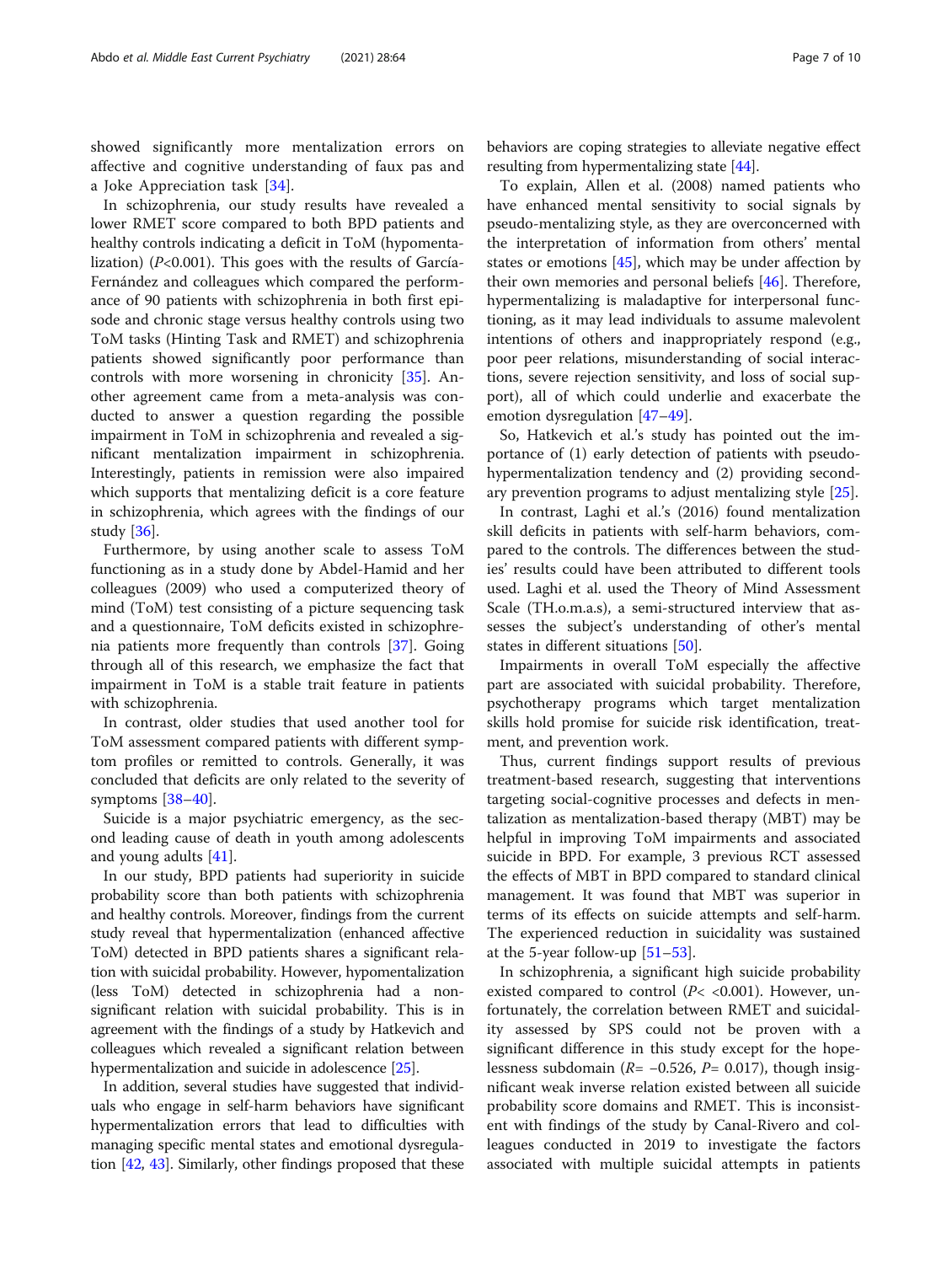<span id="page-7-0"></span>with the first episode of psychosis, and they found that patients with ToM deficit detected by false belief task (FBT) made more suicidal attempts than those without  $(P=0.02)$ . Moreover, errors in FBT were predictors of the number of suicides attempts in those patients  $(B=0.48,$  $t=2.11$ ,  $P=0.04$ ) [[54](#page-9-0)]. Similarly, in an earlier study, ToM impairment was associated with suicidal behaviors in schizophrenia [[55\]](#page-9-0). This finding also supported by a recent study revealed that social cognitive impairment is a predictor of suicidal behaviors in schizophrenic patients [[56\]](#page-9-0). This controversy could owe to different tests used to investigate mentalization skills, different study designs, and criteria of the included participants.

Our study is limited by the small sample size, our sample is comprised of females only due to few numbers of males presented with BPD at our institute. So, our results cannot be generalized to whole BPD and schizophrenia patients. A second limitation is that not all domains of social cognition were assessed only affective ToM, as well we did not examine more complex mentalizing tasks to give more illustration of the magnitude and different patterns of social cognitive problems in BPD and schizophrenia. Therefore, further investigations are urged for further validation of the current evidence.

#### Conclusions

In summary, this comparative study aimed to differentiate between affective ToM deficit in borderline personality disorder and schizophrenia patients. The results revealed that hypermentalization in BPD patients was significantly correlated with a high probability of suicidality in those patients. While in schizophrenia, hypomentalization could not be linked to increased suicidality, though suicide probability in those patients was strongly exhibited more than control. Consequently, these results encourage the use of the RMET score to assess the affective theory of mind as a tool for early detection of suicidality in mental illnesses, particularly, BPD.

#### Abbreviations

ANOVA: Analysis of variance; BPD: Borderline personality disorder; FH: Family history; MASC: Movie for the Assessment of Social Cognition; MDD: Major depressive disorder; RMET: Reading the Mind in the Eyes Test; SCID-I: Structured Clinical Interview for DSM-IV Axis I Disorders; SCID-II: Structured Clinical Interview for DSM-IV Axis II Disorders; SPS: Suicide Probability Scale; SPSS: Statistical Package for Social Science; ToM: Theory of mind

#### Acknowledgements

Not applicable.

#### Authors' contributions

All authors had made a substantial contribution to the design of work, data collection and interpretation, writing the manuscript, revising it, and approving the final version. M.A. made the main effort in patient data collection. A.S, M.H, R.H, and Z.M made the major contribution in analyzing the results, reviewing current literature, and writing the manuscript. The authors read and approved the final manuscript.

#### Funding

The research was totally funded by the researchers.

#### Availability of data and materials

The dataset created and analyzed during the current study will be uploaded with the manuscript in Excel file format and will be available from the corresponding author on reasonable request.

#### **Declarations**

#### Ethics approval and consent to participate

The study conformed to the standards of the Ethical Review Committee, Ain Shams University (FMASU M D 339/2018). Before the study was inaugurated, a written informed consent was signed from study participants after adequately explaining the study aims and outcomes. The anonymity of the subjects was ensured, no identifying information was obtained, and the results were stored in a secure place with access only to the main author of the study.

#### Consent for publication

Not applicable.

#### Competing interests

The authors declare that they have no competing interests.

#### Author details

1 Psychiatry Department, Psychological Medicine Hospital, Neuropsychiatry M.B.B.CH, Arab Board of Psychiatry, Cairo 11843, Egypt. <sup>2</sup>Okasha institute of psychiatry, Faculty of medicine, Ain Shams University, Abbasiya, Cairo 1156, Egypt. <sup>3</sup>Present Address: Okasha institute of psychiatry, Faculty of medicine Ain Shams University, Abbasiya, Cairo 1156, Egypt.

#### Received: 26 July 2021 Accepted: 12 September 2021 Published online: 04 November 2021

#### References

- 1. Javed A, Charles A (2018) The importance of social cognition in improving functional outcomes in schizophrenia. Front Psychiatry 9:157. doi: [https://](https://doi.org/10.3389/fpsyt.2018.00157) [doi.org/10.3389/fpsyt.2018.00157.](https://doi.org/10.3389/fpsyt.2018.00157) .2016.09.019.
- 2. Tremblay S, Sharika KM, Platt ML (2017) Social decision-making and the brain: A comparative perspective. Trends Cogn Sci 21(4):265–276. [https://](https://doi.org/10.1016/j.tics.2017.01.007) [doi.org/10.1016/j.tics.2017.01.007](https://doi.org/10.1016/j.tics.2017.01.007)
- 3. Dore RA, Amendum SJ, Golinkoff RM, Hirsh-Pasek K (2018) Theory of Mind: a Hidden Factor in Reading Comprehension? Educ Psychol Rev 30(3):1067– 1089. <https://doi.org/10.1007/s10648-018-9443-9>
- 4. Martins-Junior FE, Sanvicente-Vieira B, Grassi-Oliveira R, Brietzke E (2011) Social cognition and theory of mind: controversies and promises for understanding major psychiatric disorders. Psychol Neurosci 4:347–351. <https://doi.org/10.3922/j.psns.2011.3.008>
- 5. Ten Have M, Verheul R, Kaasenbrood A, van Dorsselaer S, Tuithof M, Kleinjan M, de Graaf R (2016) Prevalence rates of borderline personality disorder symptoms: a study based on the Netherlands Mental Health Survey and Incidence Study-2. BMC Psychiatry 16(1):249. [https://doi.org/10.1186/s12888-](https://doi.org/10.1186/s12888-016-0939-x) [016-0939-x](https://doi.org/10.1186/s12888-016-0939-x)
- 6. Fonagy P, Luyten P (2009) A developmental, mentalization-based approach to the understanding and treatment of borderline personality disorder. Dev Psychopathol 21(4):1355-1381. doi: [https://doi.org/10.1017/S09545794](https://doi.org/10.1017/S0954579409990198) [09990198.](https://doi.org/10.1017/S0954579409990198)
- 7. Guilé JM, Boissel L, Alaux-Cantin S, de La Rivière SG (2018) Borderline personality disorder in adolescents: prevalence, diagnosis, and treatment strategies. Adolesc Health Med Therapeutics 9:199–210. [https://doi.org/1](https://doi.org/10.2147/AHMT.S156565) [0.2147/AHMT.S156565](https://doi.org/10.2147/AHMT.S156565)
- 8. Górska D, Marszał M (2014) Mentalization and theory of mind in borderline personality organization: exploring the differences between affective and cognitive aspects of social cognition in emotional pathology. Psychiatr Pol 48(3):503–513
- 9. Patel KR, Cherian J, Gohil K, Atkinson D (2014) Schizophrenia: overview and treatment options. Pharmacy Therapeutics 39(9):638–645
- 10. Richetin J, Preti E, Costantini G, De Panfilis C (2017) The centrality of affective instability and identity in borderline personality disorder: evidence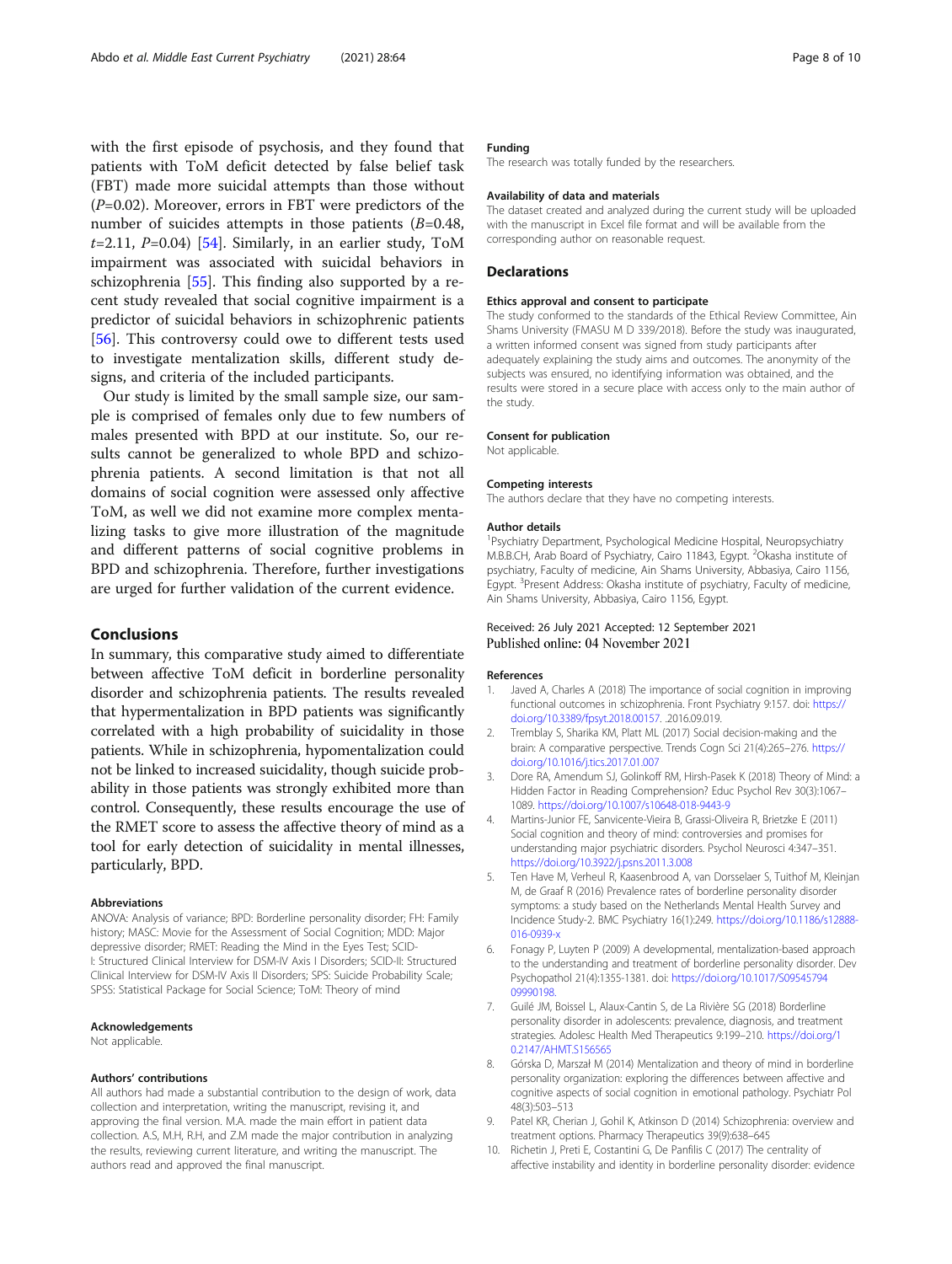<span id="page-8-0"></span>from network analysis. PLoS One 12(10):e0186695. [https://doi.org/10.1371/](https://doi.org/10.1371/journal.pone.0186695) [journal.pone.0186695](https://doi.org/10.1371/journal.pone.0186695)

- 11. Stanley B, Siever LJ (2010) The interpersonal dimension of borderline personality disorder: toward a neuropeptide model. Am J Psychiatry 167(1): 24–39. <https://doi.org/10.1176/appi.ajp.2009.0905074>
- 12. Bateman AW, Fonagy P (2003) The development of an attachment-based treatment program for borderline personality disorder. Bull Menn Clin 67(3): 187–211. <https://doi.org/10.1521/bumc.67.3.187.23439>
- 13. Bland AR, Williams CA, Scharer K, Manning S (2004) Emotion processing in borderline personality disorders. Issues Mental Health Nurs 25(7):655–672. <https://doi.org/10.1080/01612840490486692>
- 14. Ortega-Díaz E, García-Campos J, Moya-Martínez A, Ramírez-Cremades C, Rico-Gomis JM, Cuesta-Moreno C, Palazón-Bru A, Estan-Cerezo G, Piqueras JA, Rodríguez-Marín J (2021) Theory of mind in borderline personality disorder: a possible endophenotypic factor? Int J Environ Res Public Health 18(6):3193. <https://doi.org/10.3390/ijerph18063193>
- 15. First MB, Spitzer RL, Williams w, et al. (1996) Structured clinical interview for DSM-IV Axis I disorders (SCID I) in handbook of psychiatry measures. American Psychiatric Association, Washington, DC
- 16. El Missiry A, Sorour A, Sadek A, Fahy T, AbdelMawgoud M, Asaad T (2004) Homicide and psychiatric illness: an Egyptian study (MD Thesis). Faculty of Medicine, Ain Shams University, Cairo
- 17. First MB, Gibbon M, Spitzer RL, Williams JBW, Benjamin LS (1997) Structured clinical interview for DSM-IV axis II personality disorders, (SCID-II). American Psychiatric Association, Washington, DC
- 18. Hattata H, ASaad T, Abo Zied M (2004) dual diagnosis in substance use disorders. M.D. degree thesis, Faculty of Medicine, Ain Shams University.
- 19. Baron-Cohen S, Wheelwright S (2001) The "Reading the Mind in the Eyes" Test revised version: a study with normal adults, and adults with Asperger syndrome or high-functioning autism. J Child Psychol Psychiatry 42(2):241– 251. <https://doi.org/10.1017/S0021963001006643>
- 20. Gohar SM, EmadHamdi LA, El Ray (2013) Adapting and evaluating a social cognitive remediation program for schizophrenia in Arabic. Schizophr Res 148(1-3):12–17. <https://doi.org/10.1016/j.schres.2013.05.008>
- 21. Cull JG, Gill WS (1982) Suicide Probability Scale. Western Psychological Services, Los Angeles, CA
- 22. Albehairy AA (2013) Manual of suicidality probability scale Arabic version the third edition published by Alanglo Almasreya Library, Cairo, Egypt, pp 1–8
- 23. Vaskinn A, Antonsen BT, Fretland RA, Dziobek I, Sundet K, Wilberg T (2015) Theory of mind in women with borderline personality disorder or schizophrenia: differences in overall ability and error patterns. Front Psychol 6. doi: [https://doi.org/10.3389/fpsyg.2015.01239.](https://doi.org/10.3389/fpsyg.2015.01239)
- 24. Dietze P, Knowles ED (2021) Social class predicts emotion perception and perspective-taking performance in adults. Personal Soc Psychol Bull 47(1): 42–56. <https://doi.org/10.1177/0146167220914116>
- 25. Hatkevich C, Venta A, Sharp C (2019) Theory of mind and suicide ideation and attempt in adolescent inpatients. J Affect Disord 256:17–25. doi: [https://](https://doi.org/10.1016/j.jad.2019.05.051) [doi.org/10.1016/j.jad.2019.05.051.](https://doi.org/10.1016/j.jad.2019.05.051)
- 26. Fertuck EA, Jekal A, Song I, Wyman B, Morris MC, Wilson ST, Brodsky BS, Stanley B (2009) Enhanced 'Reading the Mind in the Eyes' in borderline personality disorder compared to healthy controls. Psychol Med 39(12): 1979–1988. <https://doi.org/10.1017/S003329170900600X>
- 27. Frick C, Lang S, Kotchoubey B, Sieswerda S, Dinu-Biringer R, Berger M, Veser S, Essig M, Barnow S. (2012) Hypersensitivity in borderline personality disorder during mindreading. PLoS One 7(8):e41650. doi: [https://doi.org/1](https://doi.org/10.1371/journal.pone.0041650) [0.1371/journal.pone.0041650.](https://doi.org/10.1371/journal.pone.0041650)
- 28. Zabihzadeh A, Maleki G, Richman MJ, Hatami AJ, Alimardani Z, Heidari M (2017) Affective and cognitive theory of mind in borderline personality disorder: the role of comorbid depression. Psychiatry Res 257:144–149. <https://doi.org/10.1016/j.psychres.2017.07.034>
- 29. Wagner AW, Linehan MM (1999) Facial expression recognition ability among women with borderline personality disorder: implications for emotion regulation. J Personal Disord 13(4):329–344. [https://doi.org/10.1](https://doi.org/10.1521/pedi.1999.13.4.329) [521/pedi.1999.13.4.329](https://doi.org/10.1521/pedi.1999.13.4.329)
- 30. Lynch TR, Rosenthal MZ, Kosson DS, Cheaven JS, Lejuez CW, Blair RJR (2006) Heightened sensitivity to facial expressions of emotion in borderline personality disorder. Emotion 6(4):647–655. [https://doi.org/10.1037/1528-3](https://doi.org/10.1037/1528-3542.6.4.647) [542.6.4.647](https://doi.org/10.1037/1528-3542.6.4.647)
- 31. Normann-Eide E, Antonsen BRT, Kvarstein EH, Pedersen G, Vaskinn A, Wilberg T (2020) Are impairments in theory of mind specific to borderline

personality disorder? J Personal Disord 34(6):827–841. [https://doi.org/10.1](https://doi.org/10.1521/pedi_2019_33_417) [521/pedi\\_2019\\_33\\_417](https://doi.org/10.1521/pedi_2019_33_417)

- 32. Levine D, Marziali E, Hood J (1997) Emotion processing in borderline personality disorders. J Nerv Ment Dis 185(4):240–246. [https://doi.org/10.1](https://doi.org/10.1097/00005053-199704000-00004) [097/00005053-199704000-00004](https://doi.org/10.1097/00005053-199704000-00004)
- 33. Preißler S, Dziobek I, Ritter K, Heekeren HR, Roepke S (2010) Social cognition in borderline personality disorder: evidence for disturbed recognition of the emotions, thoughts, and intentions of others. Front Behav Neurosci 4:182. <https://doi.org/10.3389/fnbeh.2010.00182>
- 34. Petersen R, Brakoulias V, Langdon R (2016) An experimental investigation of mentalization ability in borderline personality disorder. Compr Psychiatry 64: 12–21. doi: [https://doi.org/10.1016/j.comppsych.2015.10.004.](https://doi.org/10.1016/j.comppsych.2015.10.004)
- 35. García-Fernández L, Cabot-Ivorra N, Romero-Ferreiro V, Pérez-Martín J, Rodriguez-Jimenez R (2020) Differences in theory of mind between early and chronic stages in schizophrenia. J Psychiatr Res 127:35–41. [https://doi.](https://doi.org/10.1016/j.jpsychires.2020.05) [org/10.1016/j.jpsychires.2020.05](https://doi.org/10.1016/j.jpsychires.2020.05)
- 36. Sprong M, Schothorst P, Vos E, Hox J, Van Engeland H (2007) Theory of mind in schizophrenia: meta-analysis. Br J Psychiatry 191(1):5–13. [https://doi.](https://doi.org/10.1192/bjp.bp.107.035899) [org/10.1192/bjp.bp.107.035899](https://doi.org/10.1192/bjp.bp.107.035899)
- 37. Abdel-Hamid M, Lehmkämper C, Sonntag C, Juckel G, Daum I, Brüne M (2009) Theory of mind in schizophrenia: the role of clinical symptomatology and neurocognition in understanding other people's thoughts and intentions. Psychiatry Res 165(1-2):19–26. [https://doi.org/10.1016/j.psychres.2](https://doi.org/10.1016/j.psychres.2007.10.021) [007.10.021](https://doi.org/10.1016/j.psychres.2007.10.021)
- 38. Drury VM, Robinson EJ, Birchwood M (1998) 'Theory of mind' skills during an acute episode of psychosis and following recovery. Psychol Med 28(5): 1101–1112. <https://doi.org/10.1017/S0033291798006850>
- 39. Sarfati Y, Hardy-Baylé MC (1999) How do people with schizophrenia explain the behaviour of others? A study of theory of mind and its relationship to thought and speech disorganization in schizophrenia. Psychol Med 29(3): 613–620. <https://doi.org/10.1017/S0033291799008326>
- 40. Pickup G, Frith CD (2001) Theory of mind impairments in schizophrenia: symptomatology, severity, and specificity. Psychol Med 31(2):207–220. <https://doi.org/10.1017/S0033291701003385>
- 41. Burstein B, Agostino H, Greenfield B (2019) Suicidal attempts and ideation among children and adolescents in US emergency departments, 2007-2015. JAMA Pediatr 173(6):598–600. <https://doi.org/10.1001/jamapediatrics.2019.0464>
- 42. Klonsky ED (2007) The functions of deliberate self-injury: a review of the evidence. Clin Psychol Rev 27(2):226–239. [https://doi.org/10.1016/j.cpr.2006.](https://doi.org/10.1016/j.cpr.2006.08.002) [08.002](https://doi.org/10.1016/j.cpr.2006.08.002)
- 43. Klonsky ED, May AM, Glenn CR (2013) The relationship between non suicidal self-injury and attempted suicide: converging evidence from four samples. J Abnorm Psychol 122(1):231–237. <https://doi.org/10.1037/a0030278>
- 44. Di Pierro R, Sarno I, Gallucci M, Madeddu F (2014) Nonsuicidal self-injury as an affect-regulation strategy and the moderating role of impulsivity. Child Adolesc Mental Health, 19(4), 259–264. doi: <https://doi.org/10.1111/camh.12063>[.](http://dx.doi.org/10.1111/camh.12063)
- Allen, J.G., Fonagy, P., Bateman, A.W., 2008. Mentalizing in clinical practice. American Psychiatric Publishing, Inc.
- 46. Sharp C, Pane H, Ha C, Venta A, Patel AB, Sturek J, Fonagy P (2011) Theory of mind and emotion regulation difficulties in adolescents with borderline traits. J Am Acad Child Adolesc Psychiatry 50 (6) 563 - 573. doi: [https://doi.](https://doi.org/10.1016/j.jaac.2011.01.017) [org/10.1016/j.jaac.2011.01.017.](https://doi.org/10.1016/j.jaac.2011.01.017)
- 47. Kalpakci A, Vanwoerden S, Elhai J, Sharp C (2016) The independent contributions of emotion dysregulation and hypermentalization to the "double dissociation" of affective and cognitive empathy in female adolescent inpatients with BPD. J Personal Disord 30(2):242–260. [https://doi.](https://doi.org/10.1521/pedi_2015_29_192) [org/10.1521/pedi\\_2015\\_29\\_192](https://doi.org/10.1521/pedi_2015_29_192)
- 48. Sharp C (2014) The social–cognitive basis of BPD: a theory of hypermentalizing. In: Handbook of Borderline Personality Disorder in Children and Adolescents. Springer, New York, pp 211–225. [https://doi.org/1](https://doi.org/10.1007/978-1-4939-0591-1_15) [0.1007/978-1-4939-0591-1\\_15](https://doi.org/10.1007/978-1-4939-0591-1_15)
- 49. Sharp C, Vanwoerden S (2015) Hypermentalizing in borderline personality disorder: a model and data. J Infant Child Adolesc Psychother 14(1):33–45. <https://doi.org/10.1080/15289168.2015.1004890>
- Laghi F, Terrinoni A, Cerutti R, Fantini F, Galosi S, Ferrara M, Bosco FM (2016) Theory of mind in non-suicidal self-injury (NSSI) adolescents. Conscious Cogn 43, 38–47. doi: [https://doi.org/10.1016/j.concog.2016.05.004.](https://doi.org/10.1016/j.concog.2016.05.004)
- 51. Bateman A, Fonagy P (2008) 8-year follow-up of patients treated for borderline personality disorder: mentalization-based treatment versus treatment as usual. Am J Psychiatry 165(5):631–638. [https://doi.org/10.11](https://doi.org/10.1176/appi.ajp.2007.07040636) [76/appi.ajp.2007.07040636](https://doi.org/10.1176/appi.ajp.2007.07040636)